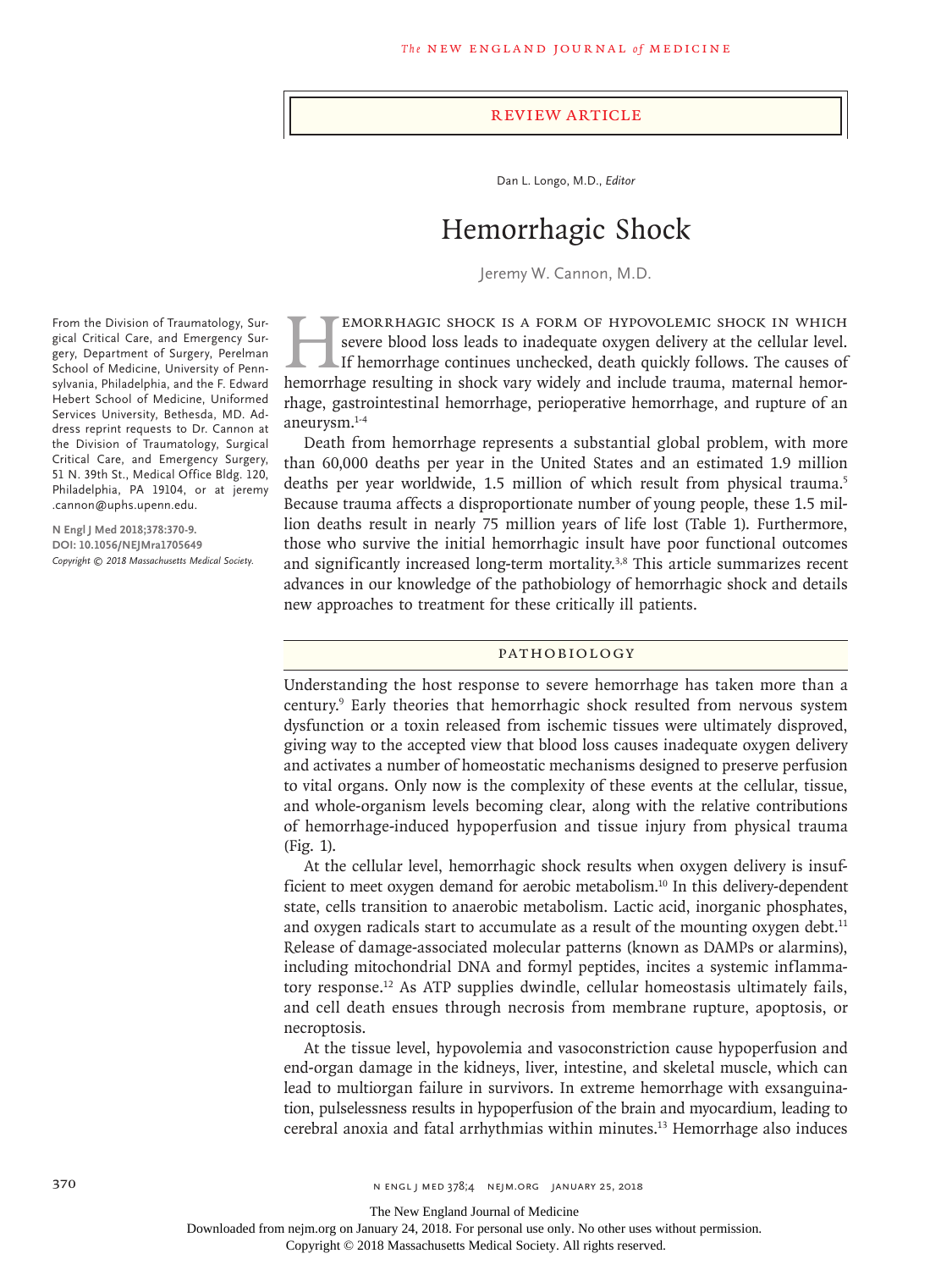| Table 1. Estimated Hemorrhage-Related Deaths per Year and Years of Life Lost in the United States and Worldwide, |  |  |
|------------------------------------------------------------------------------------------------------------------|--|--|
| According to the Cause of Hemorrhage.                                                                            |  |  |

| <b>Cause of Hemorrhage</b> | Deaths from<br>Hemorrhage* | U.S. Cases of Hemorrhage |                    | <b>Global Cases of Hemorrhage</b> |                    |
|----------------------------|----------------------------|--------------------------|--------------------|-----------------------------------|--------------------|
|                            |                            | No. of Deaths<br>per Yr  | Yr of Life<br>Lost | No. of Deaths<br>per Yr           | Yr of Life<br>Lost |
|                            | percent                    |                          |                    |                                   |                    |
| Abdominal aortic aneurysm  | 100                        | 9,988个                   | 65,273立            | 191,700                           | 2,881,760          |
| Maternal disorder          | 23%                        | 138                      | 7.572**            | 69,690                            | 4,298,240**        |
| Peptic ulcer disease       | 60个个                       | 1,860                    | 38.597**           | 141,000                           | 3,903,600**        |
| Trauma                     | 3011                       | 49,440                   | 1,931,786**        | 1,481,700                         | 74,568,000**       |
| Total                      |                            | 61,426                   | 2,043,228          | 1,884,090                         | 85,651,600         |

\* This column lists the best estimates of deaths from hemorrhage as a percentage of all deaths from the given diagnosis (e.g., all deaths from abdominal aortic aneurysm are ultimately related to hemorrhage).

† Information is from Leading Causes of Death Reports, 1981–2015, Centers for Disease Control and Prevention, 2017 (https://webappa.cdc.gov/sasweb/ncipc/leadcause.html).

‡ Data are from Years of Potential Life Lost (YPLL) Reports, 1999–2015, Centers for Disease Control and Prevention, 2017 (https://webappa.cdc.gov/sasweb/ncipc/ypll10.html).

Data are from Lozano et al.<sup>5</sup>

¶ Data are from Global Health Data Exchange, 2016 (http://ghdx.healthdata.org/gbd-results-tool).

Data are from Global Health Estimates 2015: Global Deaths by Cause, Age, Sex, by Country and by Region, 2000–2015. World Health Organization, 2016 (www.who.int/healthinfo/global\_burden\_disease/estimates/en/index1.html).

\*\* Data are from Global Health Estimates 2015: Disease Burden by Cause, Age, Sex, by Country and Region, 2000–2015. World Health Organization, 2016 (www.who.int/healthinfo/global\_burden\_disease/estimates/en/index2.html).

†† Information is from Christensen et al.<sup>6</sup>

**‡‡** Information is from Kauvar et al.<sup>7</sup>

profound changes in the vascular endothelium throughout the body.14 At the site of hemorrhage, the endothelium and blood act synergistically to promote thrombus formation. However, the mounting oxygen debt and the catecholamine surge eventually induce a so-called endotheliopathy through systemic shedding of the protective glycocalyx barrier.15

With hemorrhage and shock, both adaptive and maladaptive changes occur in the blood. At the site of hemorrhage, the clotting cascade and platelets are activated, forming a hemostatic plug.16 Remote from the site of hemorrhage, fibrinolytic activity increases, presumably to prevent microvascular thrombosis.<sup>17</sup> However, excess plasmin activity and autoheparinization from glycocalyx shedding can result in pathologic hyperfibrinolysis and diffuse coagulopathy.<sup>14,17,18</sup> Conversely, nearly half of patients with trauma have a hypercoagulable phenotype of fibrinolysis shutdown.18 Depleted platelet numbers, decreased platelet margination due to anemia, and reduced platelet activity also contribute to coagulopathy and increased mortality.19-22

agulopathy in patients with active bleeding.<sup>23</sup> Overzealous resuscitation with crystalloid dilutes the oxygen-carrying capacity and clotting factor concentrations. Infusion of cold fluids exacerbates the heat lost from hemorrhage, depleted energy stores, and environmental exposure and leads to decreased function of the enzymes in the clotting cascade.<sup>24</sup> Finally, overadministration of acidic crystalloid solutions worsens the acidosis caused by hypoperfusion and further impairs the function of clotting factors, resulting in a "bloody vicious cycle" of coagulopathy, hypothermia, and acidosis (Fig. 1).25

New insights into the genetic response to severe injury and hemorrhage have been gleaned from the Inflammation and the Host Response to Injury research program.<sup>26</sup> Historically, the prevailing view was that a patient's initial response to severe injury and shock was a robust, innate systemic inflammatory response syndrome (SIRS), which was followed by relative immunosuppression, termed compensatory antiinflammatory response syndrome (CARS), and then eventual recovery. If there were any complications, the cycle would reset with another SIRS,

Iatrogenic factors can further exacerbate co-

The New England Journal of Medicine

Downloaded from nejm.org on January 24, 2018. For personal use only. No other uses without permission.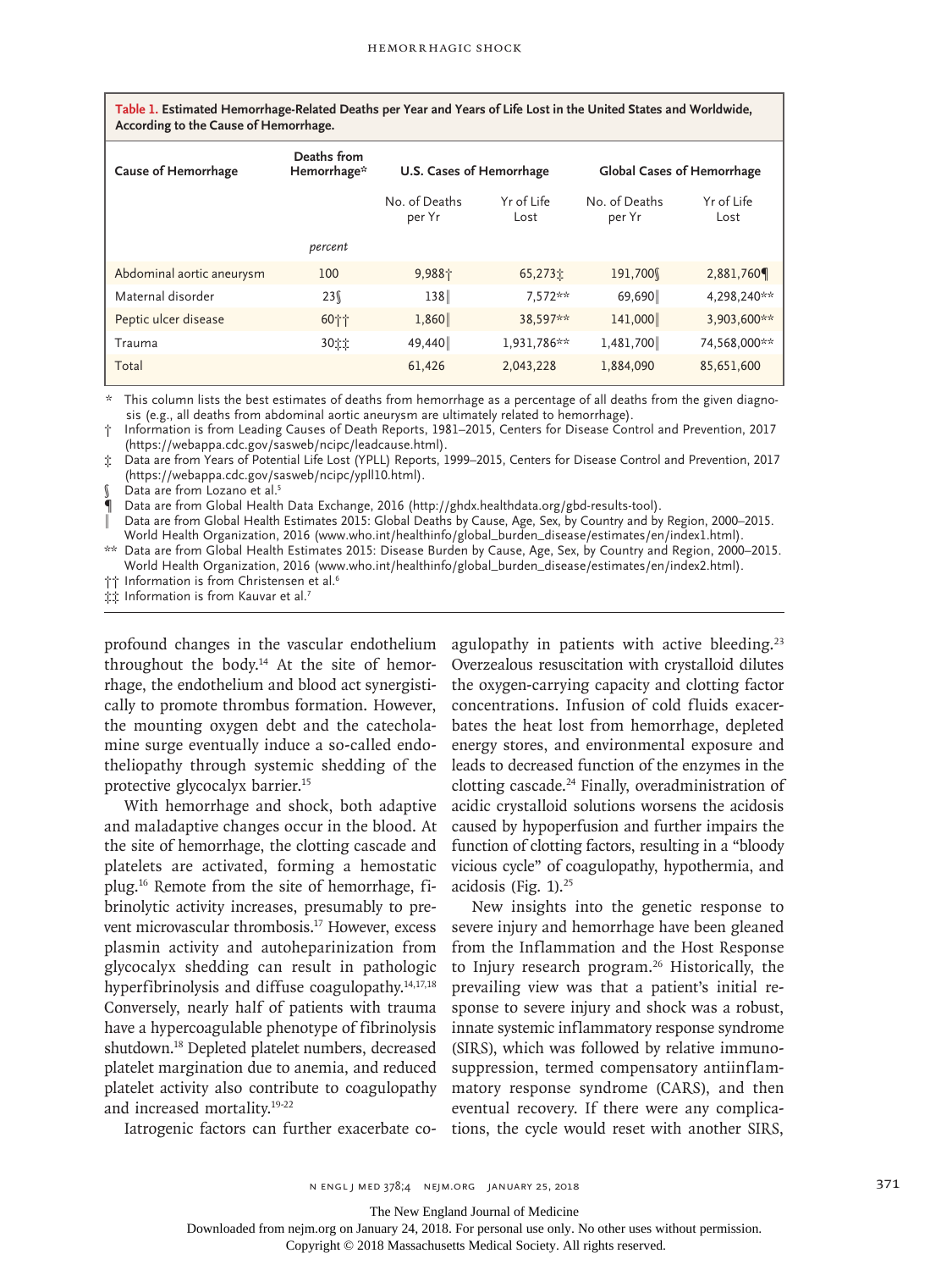# *The* NEW ENGLAND JOURNAL *of* MEDICINE



372 n engl j med 378;4 nejm.org January 25, 2018

The New England Journal of Medicine

Downloaded from nejm.org on January 24, 2018. For personal use only. No other uses without permission.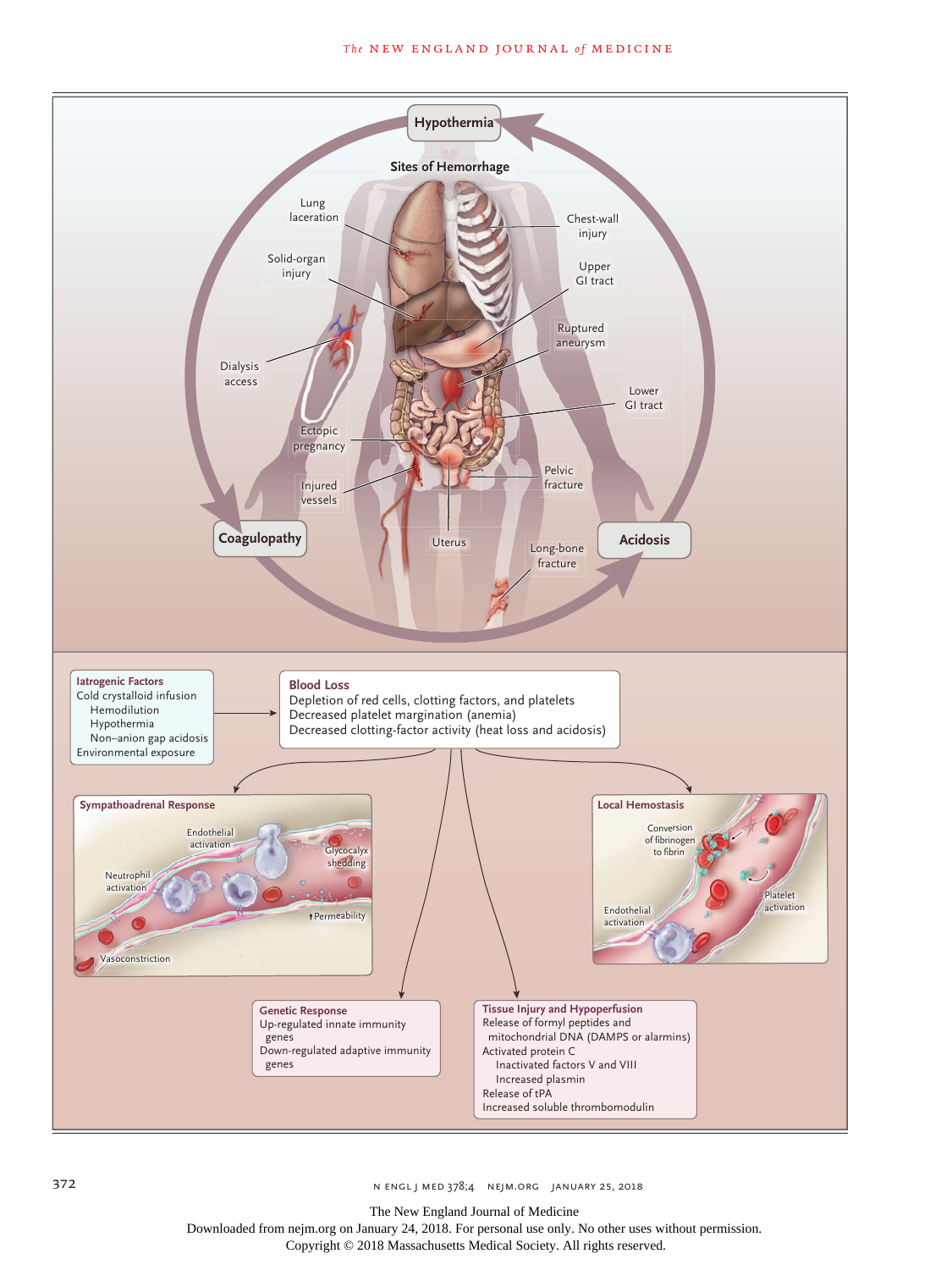**Figure 1 (facing page). Pathobiology of Hemorrhagic Shock.** The combined effects of intravascular volume depletion, loss of red-cell mass and procoagulant elements, simultaneous activation of the hemostatic and fibrinolytic systems, compensatory mechanisms, and iatrogenic factors contribute to the phenotype of coagulopathy, hypothermia, and progressive acidosis, which results in further derangements, ultimately leading to death. In patients with trauma, tissue injury exacerbates the coagulopathy. Shedding of the endothelial glycocalyx at sites remote from the hemorrhage leads to vascular permeability and additional inflammatory and coagulopathic stimulation. DAMPs denotes damage-associated molecular patterns, GI gastrointestinal, and tPA tissue plasminogen activator.

followed by CARS. The Inflammation and the Host Response to Injury studies have revealed, however, that soon after injury, proinflammatory and antiinflammatory innate immunity genes are up-regulated while adaptive immunity genes are simultaneously down-regulated. In patients without complications, these responses quickly return to baseline levels during recovery, whereas patients with complications have exaggerated responses that return to baseline more slowly.

# Diagnosis and Management

Early recognition of hemorrhagic shock and prompt action to stop the bleeding are lifesaving, since the median time from onset to death is 2 hours.27 Rapidly controlling the source of hemorrhage and restoring the patient's intravascular volume and oxygen-carrying capacity serve both to limit the depth and duration of the shock state and to repay the accumulated oxygen debt, in the hope that the debt is repaid before shock becomes irreversible.<sup>10</sup>

# **Prehospital Care**

As with other time-sensitive conditions, such as myocardial infarction and stroke, the chain of survival for patients with severe bleeding starts in the prehospital setting (Fig.  $2$ ).<sup>28</sup> With limited options for resuscitation and definitive hemostasis, priorities for prehospital care include minimizing further blood loss, providing limited fluid resuscitation through large-bore peripheral vascular access, and rapidly transporting the patient to a facility that can provide definitive care.

New evidence indicates that tourniquet application proximal to sites of hemorrhage in the

extremities saves lives without risking amputation or extremity dysfunction, if the patient is rapidly transported to a hospital where definitive care can be provided.<sup>29,30</sup> On the basis of this evidence, a public education program has been initiated by the American College of Surgeons and several partner organizations to train bystanders on tourniquet application and other hemorrhage-control measures.<sup>31</sup> Guidelines for providing first aid<sup>32</sup> and prehospital care<sup>33</sup> now endorse tourniquet application when direct pressure is ineffective or impractical. For large bleeding wounds in junctional locations where a tourniquet cannot be applied (e.g., axilla or groin [Fig. 2]), a number of new hemostatic dressings have shown some benefit.<sup>34</sup>

Numerous studies have evaluated prehospital resuscitation, particularly in the case of patients with severe injuries from trauma. Delaying resuscitation (i.e., withholding intravenous fluid until the moment of definitive hemostasis), a concept first espoused by Walter B. Cannon, improves survival among patients with penetrating trauma to the torso who receive care in an urban trauma center,<sup>35</sup> probably because this approach averts dilutional coagulopathy. The Resuscitation Outcomes Consortium found no benefit of either hypertonic saline or hypertonic dextran as compared with normal saline for prehospital resuscitation in a mixed population of patients with blunt or penetrating trauma.<sup>36</sup> Likewise, albumin offers no benefit over crystalloid solutions.<sup>37</sup> Prehospital transfusion of red cells, plasma, or both was shown to provide a significant survival benefit in a recent retrospective analysis of matched cohorts of patients with combat-related trauma,38 and several ongoing clinical trials are evaluating the usefulness of this approach in civilians. Currently, however, most prehospital providers use a small volume of crystalloid as needed to maintain mentation and a palpable radial pulse in patients with severe bleeding.<sup>39</sup>

Rapid transport to a hospital capable of providing care for critically ill patients is essential for ensuring definitive hemostasis before hemorrhagic shock becomes irreversible. Systems-level education and policy changes have recently shortened transport times and improved survival for combat casualties.40 In some urban centers, the ultrarapid "scoop and run concept" has been extended to allow police transport for patients with penetrating trauma, $41$  ideally with tourniquets

n engl j med 378;4 nejm.org January 25, 2018 373

The New England Journal of Medicine

Downloaded from nejm.org on January 24, 2018. For personal use only. No other uses without permission.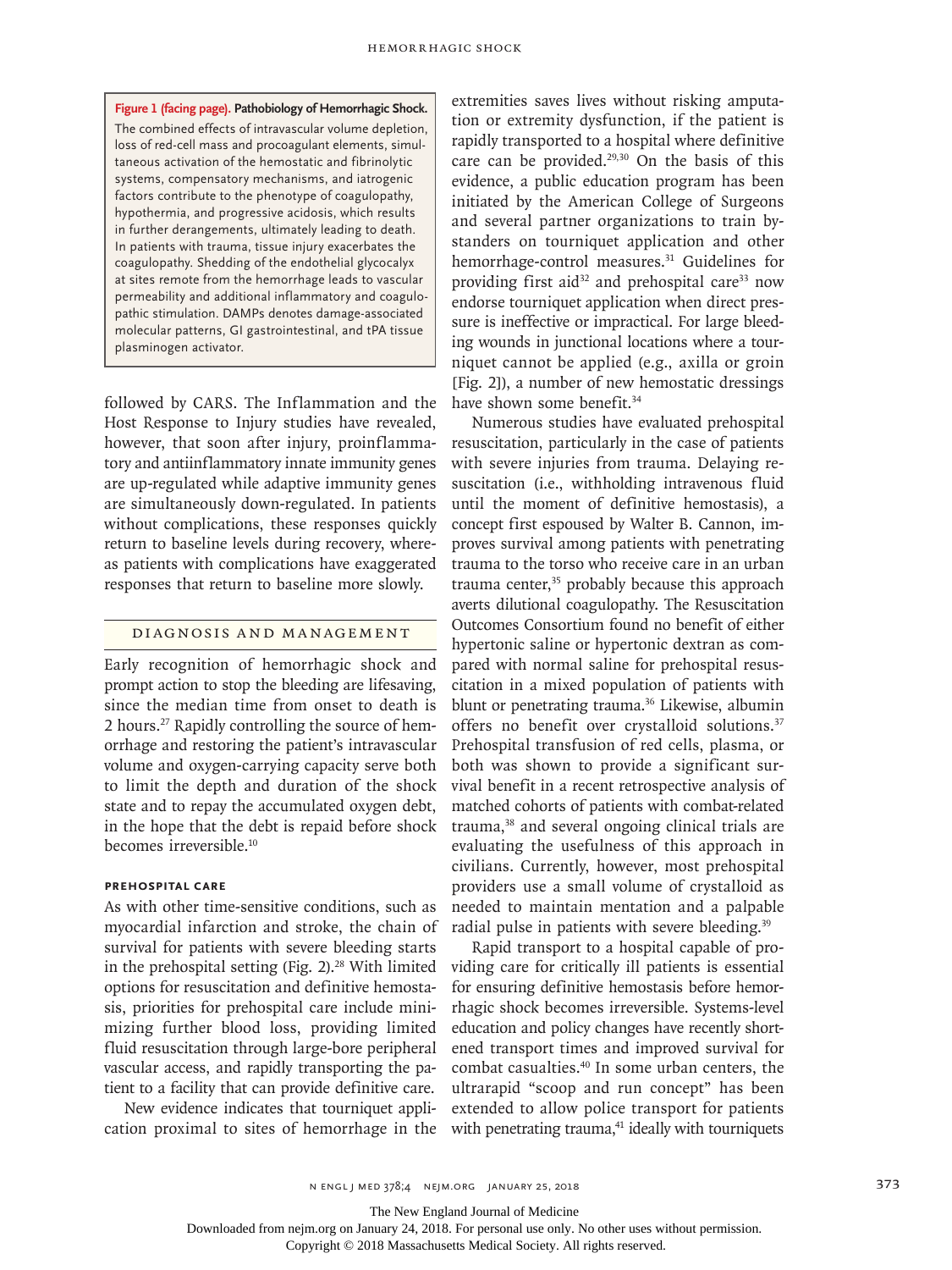#### **The NEW ENGLAND JOURNAL of MEDICINE**



## **Figure 2. Chain of Survival for Patients with Severe Hemorrhage.**

The chain starts with primary prevention and prehospital interventions. Once the patient arrives at the hospital, early recognition and resuscitation, achievement of definitive hemostasis, and subsequent actions all factor into the outcome. AAA denotes abdominal aortic aneurysm, CBC complete blood count, FAST focused assessment with sonography for trauma, TEG thromboelastography, and TEM thromboelastometry.

extremities.

# **Evaluation of Patients with Severe Hemorrhage**

applied proximal to any bleeding wounds in the subtle. In most patients, robust compensatory Signs and symptoms of hemorrhagic shock, es-clude anxiety, tachypnea, a weak peripheral pulse, pecially from occult sources of bleeding, are often and cool extremities with pale or mottled skin. mechanisms render hypotension an insensitive indicator of shock until more than 30% of the patient's blood volume has been lost (Table 2). More subtle clinical cues indicative of shock in-

374 **N ENGL J MED 378;4 NEIM.ORG JANUARY 25, 2018** 

The New England Journal of Medicine

Downloaded from nejm.org on January 24, 2018. For personal use only. No other uses without permission.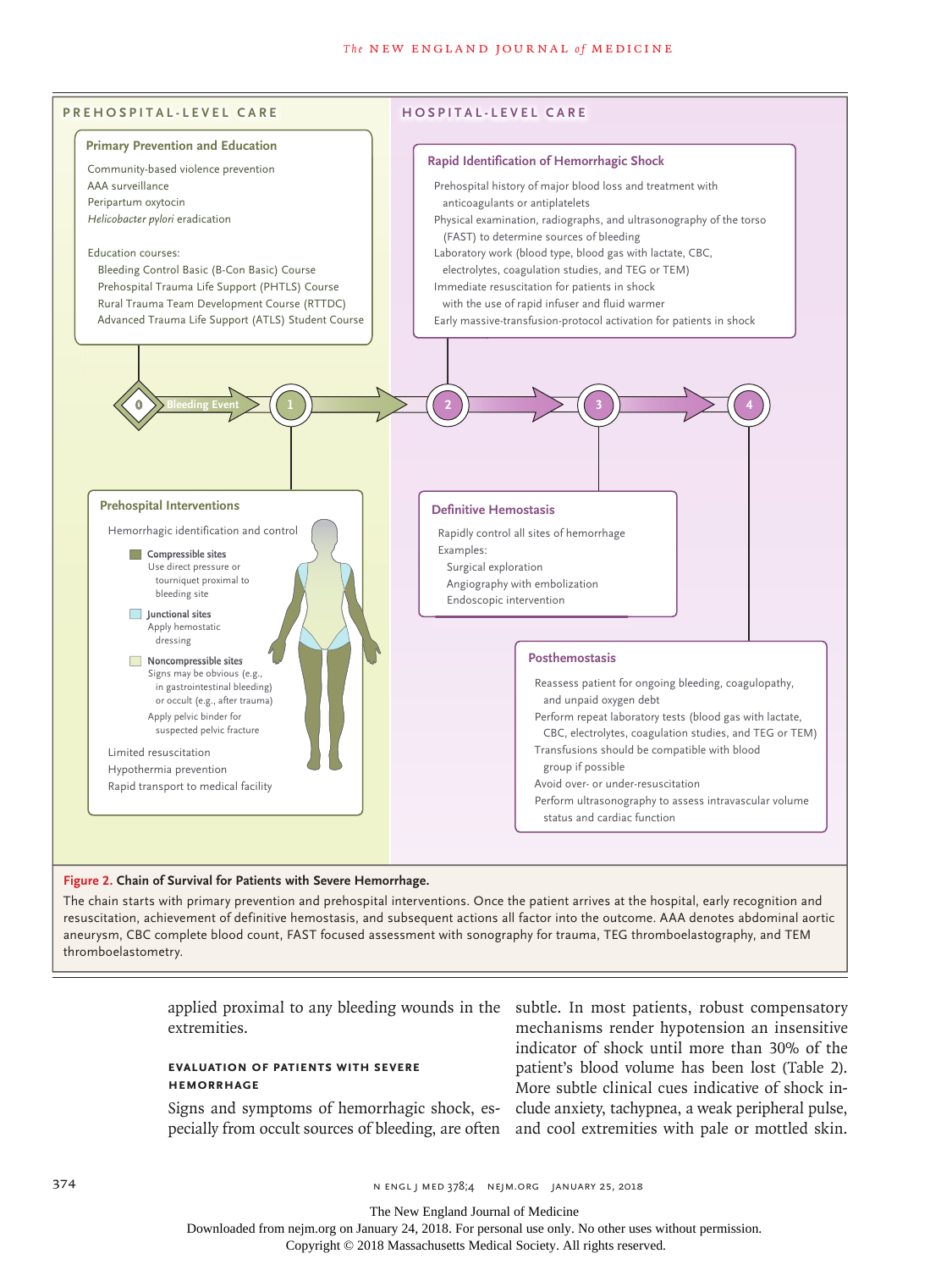| Table 2. Classification of Hemorrhagic Shock.* |                   |                   |                                 |                          |                     |                      |
|------------------------------------------------|-------------------|-------------------|---------------------------------|--------------------------|---------------------|----------------------|
| Shock<br>Class                                 | <b>Blood Loss</b> | <b>Heart Rate</b> | <b>Blood</b><br><b>Pressure</b> | Pulse<br><b>Pressure</b> | Respiratory<br>Rate | <b>Mental Status</b> |
|                                                | $ml$ (%)          | beats/min         |                                 |                          | breaths/min         |                      |
|                                                | < 750(15)         | $<$ 100           | Normal                          | Normal                   | $14 - 20$           | Slightly anxious     |
| Ш                                              | 750-1500 (15-30)  | $100 - 120$       | Normal                          | Narrowed                 | $20 - 30$           | Mildly anxious       |
| $\mathbf{III}$                                 | 1500-2000 (30-40) | $120 - 140$       | Decreased                       | Narrowed                 | $30 - 40$           | Anxious, confused    |
| IV                                             | $>2000$ ( $>40$ ) | >140              | Decreased                       | Narrowed                 | >35                 | Confused, lethargic  |

\* Data are from the American College of Surgeons Committee on Trauma.42

† Blood-loss volume and percentage of total blood volume are for a male patient with a body weight of 70 kg.

Promising technologies that may help clinicians more quickly identify patients in shock include the compensatory reserve index<sup>43</sup> and portable incident dark-field microscopy to assess microvascular beds in real time.<sup>44</sup>

During the initial evaluation, potential sources of hemorrhage should be identified. Examples include hematemesis or hematochezia, copious vaginal bleeding, and a known history of an abdominal aortic aneurysm. In patients with trauma, bleeding from sources in the extremities is obvious before the onset of shock, but these sites may no longer be bleeding after severe hemorrhage. Also, the proximal thighs and the retroperitoneum can hold a large volume of blood that may not be readily apparent on the initial assessment. Intracavitary sources of bleeding in patients with trauma include the chest, abdomen, and pelvis. Rapid evaluation of these cavities with chest and pelvic radiographs and focused assessment with sonography for trauma (FAST) can indicate potential sites of bleeding.45 Ultrasonography can also be used in patients without trauma to identify occult sources of bleeding such as a ruptured abdominal aortic aneurysm, uterine bleeding, or a ruptured ectopic pregnancy, and echocardiography can be used to assess cardiac filling and contractility.46

Laboratory measures of cellular hypoperfusion include base deficit and lactate values obtained from blood gas analysis. Other useful laboratory values in a patient with severe bleeding include hemoglobin and the international normalized ratio, which can be used to predict the need for a massive transfusion.<sup>47</sup> The platelet count and fibrinogen levels should be measured and normalized. Electrolytes, including potassium and calcium, should be measured early and often during the course of blood-product resuscitation, since they can fluctuate wildly.<sup>24,48</sup> Finally, coagulopathy should be identified and ongoing blood-product resuscitation should be guided by measuring clot-formation kinetics with the use of viscoelastic testing such as thromboelastography or rotational thromboelastometry.<sup>49</sup> Taken together, these laboratory measures will indicate the severity of shock, the need for mobilizing blood bank resources, and the presence and type of coagulopathy.

Although computed tomographic (CT) imaging is now ubiquitous in the emergency evaluation of critically ill patients, it should be performed only if the source of bleeding remains uncertain and the patient's condition has been stabilized with initial resuscitation. Often, in cases of severe hemorrhage, the patient is better served by rapid interventions that are both diagnostic and therapeutic, such as operative exploration, angiography with embolization, or gastrointestinal endoscopy.

## **Resuscitation**

Successful resuscitation requires aggressive measures to prevent the accumulation of further oxygen debt and to repay the existing oxygen debt by stanching all sources of hemorrhage and restoring the intravascular volume as quickly as possible.10 In patients with trauma, the companion concepts of damage-control surgery<sup>50</sup> and damage-control resuscitation<sup>51,52</sup> achieve these objectives. Similarly, patients with severe hemorrhage from causes other than trauma benefit from rapid localization and control of hemorrhage paired with blood-product resuscitation.

When the patient arrives at the hospital, the priorities for management of bleeding include restoration of intravascular volume and rapid control of hemorrhage as part of the damagecontrol resuscitation paradigm (Table 3). Strate-

The New England Journal of Medicine

Downloaded from nejm.org on January 24, 2018. For personal use only. No other uses without permission.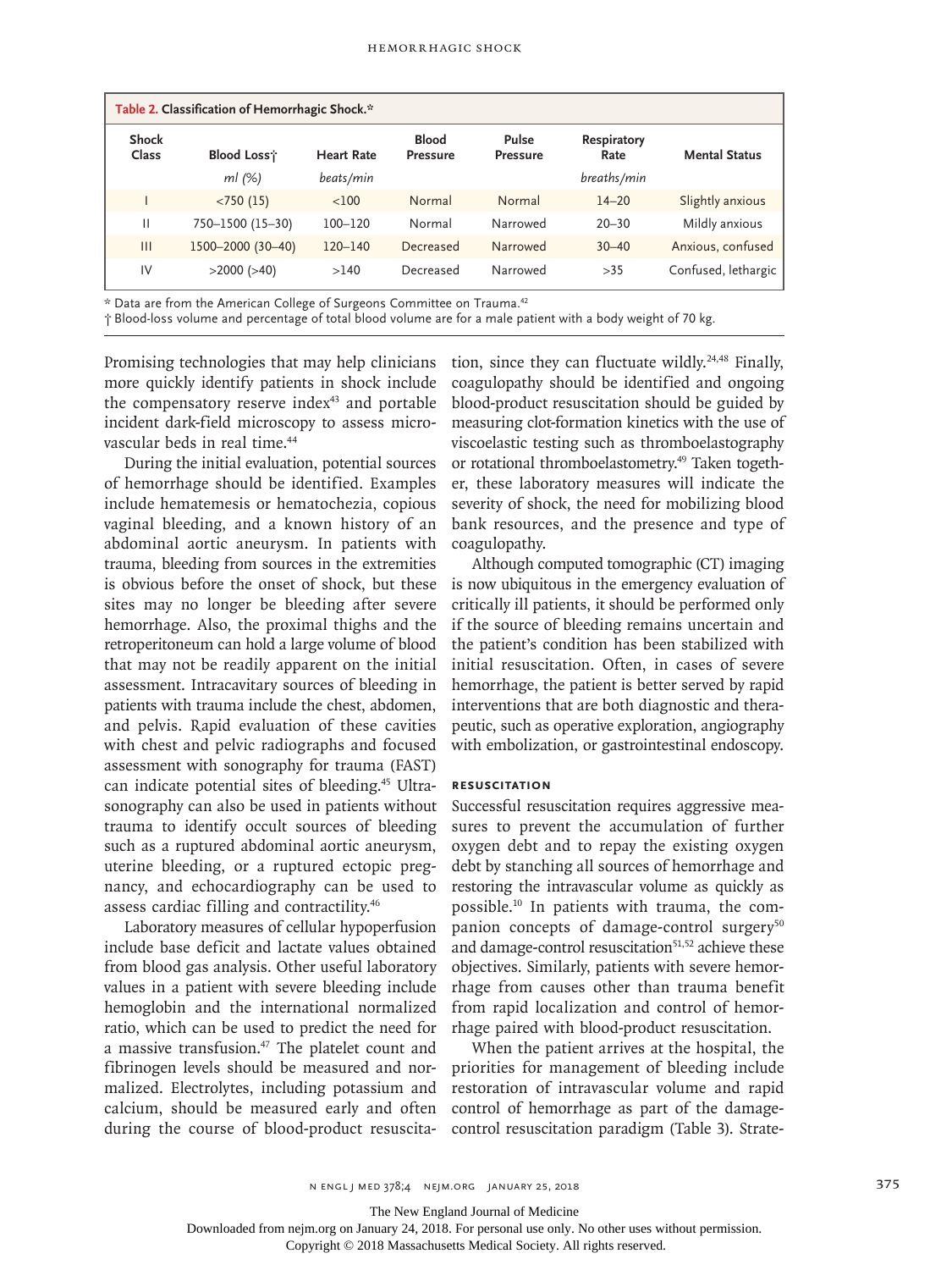|  | Table 3. Principles of Damage-Control Resuscitation. |  |
|--|------------------------------------------------------|--|
|--|------------------------------------------------------|--|

Avoid or correct hypothermia

- Apply direct pressure or a tourniquet proximal to sites of hemorrhage in the extremities; pack junctional wounds with hemostatic dressings
- Delay fluid administration until the time of definitive hemostasis in selected patients (those with penetrating trauma to the torso and short prehospital transport times)
- Minimize crystalloid infusions (<3 liters in the first 6 hr)
- Use a massive-transfusion protocol to ensure that sufficient blood products are rapidly available
- Avoid delays in definitive surgical, endoscopic, or angiographic hemostasis
- Minimize imbalances in plasma, platelet, and red-cell transfusions in order to optimize hemostasis
- Obtain functional laboratory measures of coagulation (e.g., by means of thromboelastography or rotational thromboelastometry) to guide the transition from empirical transfusions to targeted therapy

Selectively administer pharmacologic adjuncts to reverse any anticoagulant medications and to address persistent coagulopathy

> gies for intravascular volume restoration have come full circle over the past several decades, returning to a resuscitation approach that emphasizes use of plasma, platelets, and red cells or even whole blood.53

> Massive-transfusion protocols mobilize universal donor blood products (e.g., packed red cells, plasma, platelets, and cryoprecipitate) to the patient's bedside in prespecified ratios, along with pharmaceutical adjuncts such as calcium and tranexamic acid. These protocols provide a survival benefit for patients with acute bleeding<sup>52</sup>; any delay in activating the protocol is associated with an increase in mortality.54 Multiple scoring systems have been designed to assist treatment teams in identifying patients who may need a massive transfusion (see Table S1 in the Supplementary Appendix, available with the full text of this article at NEJM.org).

> The ratio of red cells, plasma, and platelets that is clinically beneficial has not been conclusively defined. However, two prospective studies<sup>55,56</sup> and a systematic review<sup>52</sup> indicate that a ratio of plasma to platelets to red cells that is close to 1:1:1 (i.e., 6 units of plasma and 1 unit of apheresis platelets [equivalent to approximately 6 units of pooled platelets] for every 6 units of red cells) is safe and reduces short-term mortality from hemorrhage due to trauma. For patients with hemorrhage from causes other than trauma, a recent retrospective study showed that a ratio of platelets to red cells of more than

1:2 reduced mortality in the first 48 hours, but no benefit could be identified for a plasma-tored cells ratio of this magnitude.<sup>57</sup>

All these blood products contain the anticoagulant citrate, which the liver rapidly metabolizes in healthy persons. However, in patients with hemorrhagic shock who are receiving a large volume of blood products, citrate may become toxic, with life-threatening hypocalcemia and progressive coagulopathy.<sup>48,58</sup> Thus, empirical calcium dosing during large-volume transfusions (e.g., 1 g of intravenous calcium chloride after transfusion of the first 4 units of any blood product) should be paired with frequent measurements of electrolyte levels.

Isotonic crystalloid resuscitation has been used for decades in the early management of bleeding. However, these solutions have no intrinsic therapeutic benefit except to transiently expand the intravascular volume. When isotonic crystalloid is administered in large volumes, the risk of complications, including respiratory failure, compartment syndromes (both abdominal and extremity), and coagulopathy, increases. Thus, limiting crystalloid infusions to 3 liters in the first 6 hours after arrival at the hospital is now recommended as part of a bundle of care for patients with acute bleeding from trauma.<sup>59</sup> This limit does not include blood products. As with prehospital resuscitation, described above, no benefit has been identified for the use of colloids, dextran, or hypertonic saline for the early in-hospital management of severe bleeding.

Procoagulant hemostatic adjuncts can be used to promote clot formation in patients with bleeding. Examples include activated recombinant factor VII, tranexamic acid, prothrombin complex concentrate, and fibrinogen concentrate.60 Use of these agents is considered off-label except in patients taking warfarin, for whom prothrombin complex concentrate is indicated, and patients with hemophilia, for whom activated recombinant factor VII or tranexamic acid is indicated. Potential benefits include a reduced need for massive transfusion and even reduced mortality. However, these benefits must be balanced against the potential for thrombotic complications, paradoxical hemorrhage, and multiorgan failure. Thus, use of these medications in patients with trauma should be based on careful interpretation of the original studies and current guidelines.52 Ongoing studies should clarify the

The New England Journal of Medicine

Downloaded from nejm.org on January 24, 2018. For personal use only. No other uses without permission.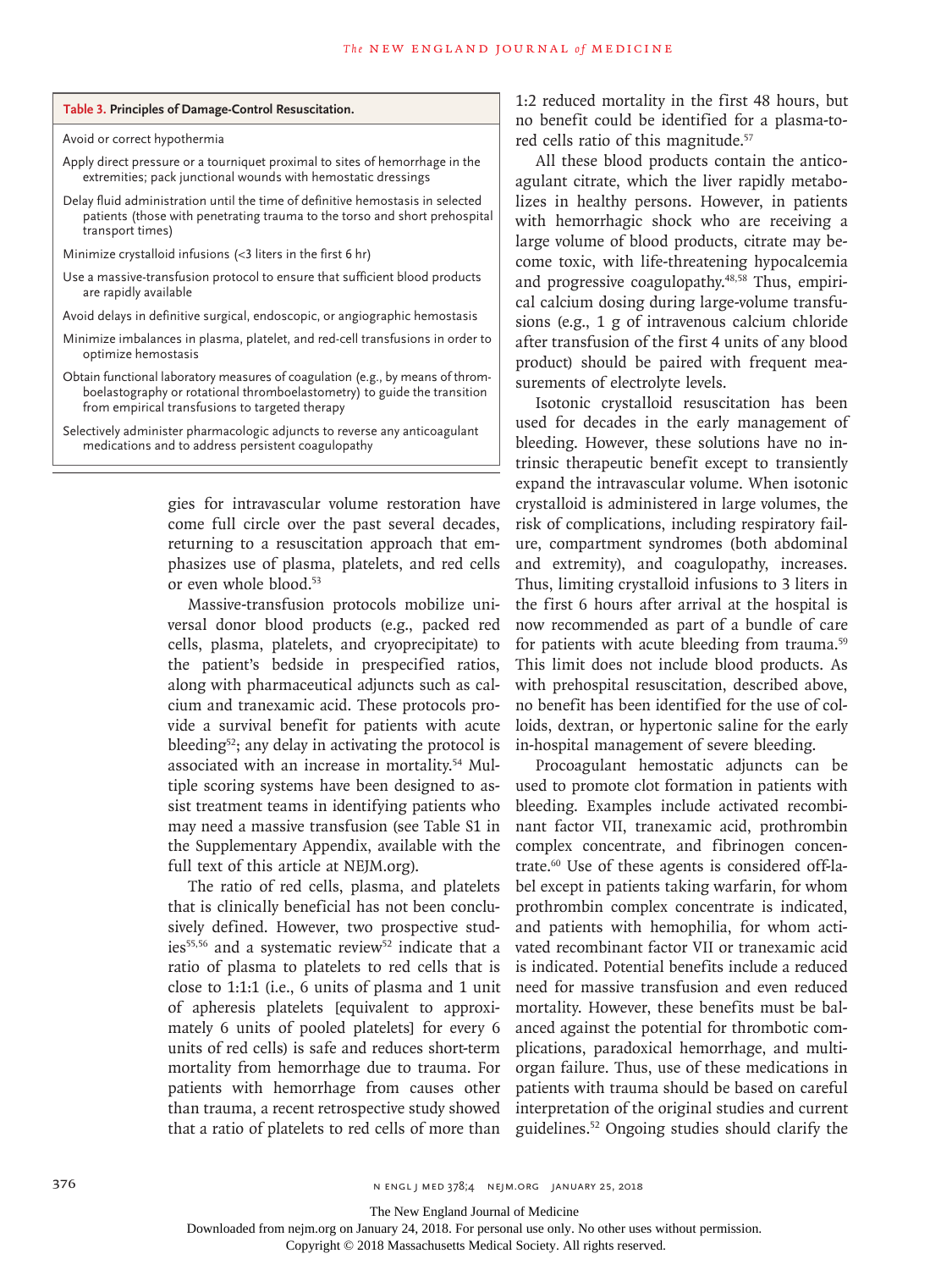appropriate use of these medications in patients with acute bleeding. At present, my hemostatic adjunct of choice is tranexamic acid, administered when the massive-transfusion protocol is activated. Vasopressin supplementation is another therapy that may reduce blood-product and fluid requirements in patients with hemorrhagic shock.<sup>61</sup>

# **Achieving Definitive Hemostasis**

All patients with severe bleeding require timely, definitive hemostasis to ensure survival (Fig. 2). A prolonged time to hemostasis has been linked to increased blood-transfusion requirements, increased mortality, or both for patients with pelvic fractures,<sup>62</sup> ruptured abdominal aortic aneurysm,<sup>63</sup> or gastrointestinal bleeding.<sup>64</sup> Patients with acute torso hemorrhage due to trauma should remain in the emergency department less than 10 minutes for initial diagnosis and resuscitation in order to mitigate the risk of death.<sup>65</sup> Patients with hemorrhage in an extremity and a confirmed need for tourniquet application should be quickly moved to the operating room for vascular exploration. For patients with multicavity torso hemorrhage, it is important to identify the cavity with the most severe bleeding at the outset, since initial surgical exploration of a body cavity with less severe bleeding increases the risk of death.66 Diagnostic adjuncts such as tube thoracostomy and FAST help ensure proper operative sequencing for such patients, whose condition is too unstable for CT. Patients with purely abdominal or pelvic bleeding from any source may benefit from endovascular occlusion of the aorta as a temporizing measure to slow hemorrhage.67 This approach, termed resuscitative endovascular balloon occlusion of the aorta (REBOA), lowers the perfusion pressure to distal sites of severe hemorrhage, increases afterload, and redistributes the remaining blood volume preferentially to the heart and brain. REBOA reduces intraoperative mortality among patients with ruptured abdominal aortic aneurysm<sup>68</sup> and is being evaluated in two prospective studies for patients with trauma (Aortic Occlusion for Resuscitation in Trauma and Acute Care Surgery [www.aast.org/Research/MultiInstitutionalStudies .aspx] and the Effectiveness and Cost-Effectiveness of REBOA for Trauma [Current Controlled Trials number, ISRCTN16184981]).<sup>69</sup> REBOA has also been used for severe gastrointestinal bleeding and peripartum hemorrhage.<sup>67</sup> For patients with acute gastrointestinal bleeding, endoscopy should be performed within 24 hours after presentation; adherence to this recommendation may, at least in part, explain the decreasing mortality associated with gastrointestinal bleeding in recent years.<sup>70,71</sup>

## **Resuscitation End Points**

After the initial course of resuscitation and definitive hemostasis, the patient should be assessed for evidence of ongoing hemorrhage, unpaid oxygen debt, anemia, coagulopathy, electrolyte derangements, and other sequelae of over- or under-resuscitation (Fig. 2).72 Bedside echocardiography can be used by critical care physicians to assess intravascular volume and cardiac function. Thromboelastography or rotational thromboelastography can be used to identify coagulation abnormalities that require further correction.<sup>49</sup> Symptomatic anemia should also be corrected to normalize intravascular volume and to repay any residual oxygen debt. Values approaching the normal range for lactate and base excess indicate that the patient is being resuscitated appropriately and that ongoing bleeding is unlikely.

#### Future Directions

A systematic and comprehensive focus on hemorrhage and injury research by the Department of Defense has led to many of the advances detailed above $28,73$ ; however, gaps in both knowledge and capability remain.<sup>74</sup> Efforts to reduce the number of potentially preventable deaths from hemorrhage must combine preventive measures<sup>75</sup> with an all-out, multidisciplinary focus on early control of hemorrhage<sup>33</sup> and a reduced time to definitive hemostasis.<sup>76</sup> New approaches to early hemorrhage control are in development, including partial REBOA, which extends the safe occlusion time while reducing the risk of distal ischemia.77 Both type O whole blood and freezedried plasma are also being investigated for early resuscitation of patients with bleeding from trauma.78,79

## Conclusions

Hemorrhagic shock is a major cause of death and disability both in the United States and globally. Through an improved understanding of the pathobiology of hemorrhage and an emphasis

The New England Journal of Medicine

Downloaded from nejm.org on January 24, 2018. For personal use only. No other uses without permission.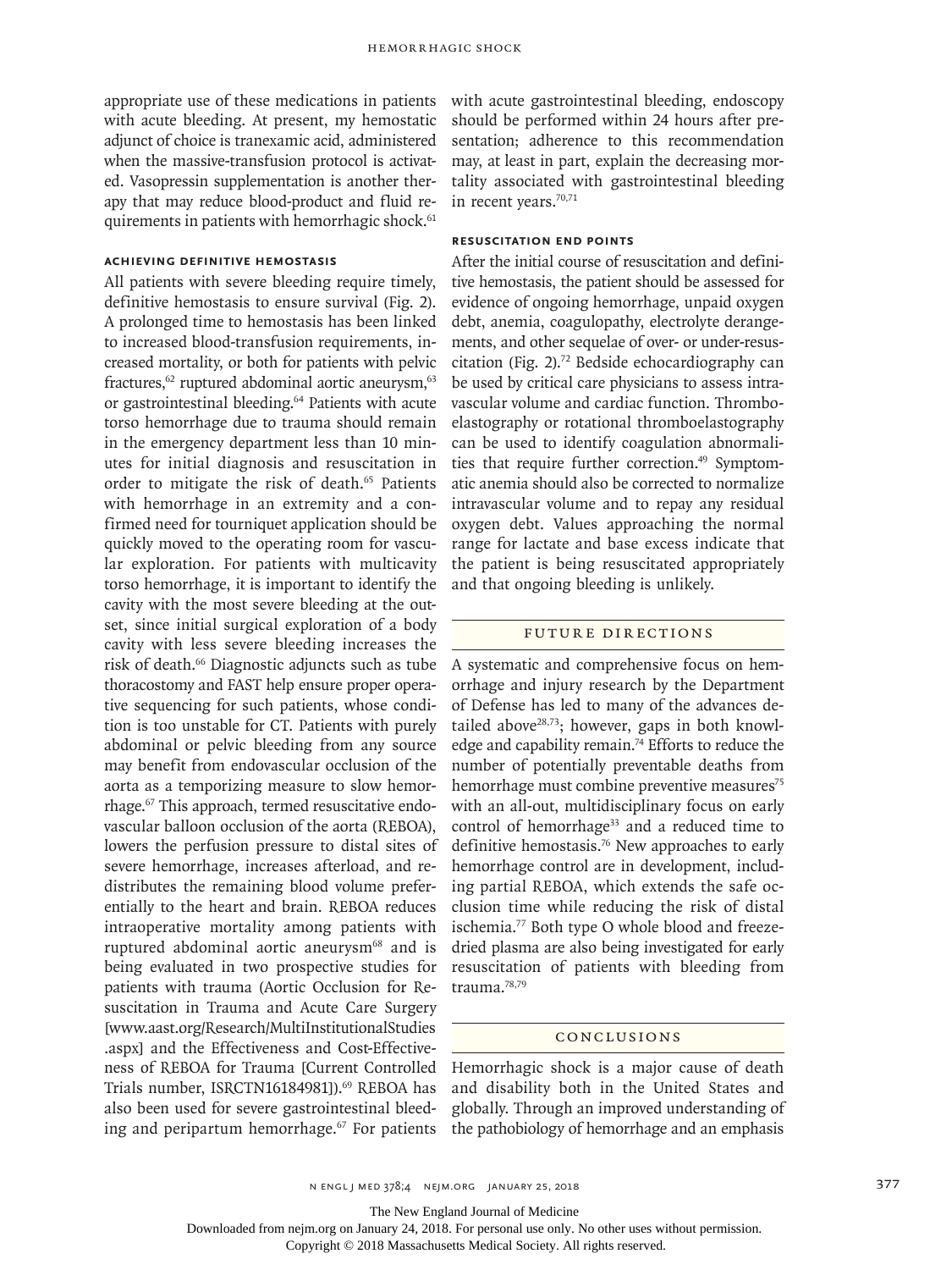on rapid achievement of definitive hemostasis, starting with prehospital care, survival of patients with massive bleeding and recovery from hemorrhagic shock are now possible. However, much work remains to be done in the areas of primary prevention, early recognition, resuscitation options, and rapid hemostasis to increase the likelihood of recovery and reduce the burden of hemorrhagic shock to zero.

The opinions expressed in this document are solely those of the author and do not represent an endorsement by or the views of the U.S. Air Force, the Department of Defense, or the U.S. government.

Dr. Cannon reports receiving simulation equipment from Prytime Medical. No other potential conflict of interest relevant to this article was reported.

Disclosure forms provided by the author are available with the full text of this article at NEJM.org.

I thank Colonel Kevin Chung, M.D., and Mark Seamon, M.D., for their insightful comments on an earlier version of the manuscript.

#### **References**

**1.** Mannucci PM, Levi M. Prevention and treatment of major blood loss. N Engl J Med 2007;356:2301-11.

**2.** Hunt BJ. Bleeding and coagulopathies in critical care. N Engl J Med 2014;370: 847-59.

**3.** Halmin M, Chiesa F, Vasan SK, et al. Epidemiology of massive transfusion: a binational study from Sweden and Denmark. Crit Care Med 2016;44:468-77.

**4.** Ruseckaite R, McQuilten ZK, Oldroyd JC, et al. Descriptive characteristics and in-hospital mortality of critically bleeding patients requiring massive transfusion: results from the Australian and New Zealand Massive Transfusion Registry. Vox Sang 2017;112:240-8.

**5.** Lozano R, Naghavi M, Foreman K, et al. Global and regional mortality from 235 causes of death for 20 age groups in 1990 and 2010: a systematic analysis for the Global Burden of Disease Study 2010. Lancet 2012;380:2095-128.

**6.** Christensen S, Riis A, Nørgaard M, Sørensen HT, Thomsen RW. Short-term mortality after perforated or bleeding peptic ulcer among elderly patients: a population-based cohort study. BMC Geriatr 2007; 7:8.

**7.** Kauvar DS, Lefering R, Wade CE. Impact of hemorrhage on trauma outcome: an overview of epidemiology, clinical presentations, and therapeutic considerations. J Trauma 2006;60:S3-11.

**8.** Mitra B, Gabbe BJ, Kaukonen K-M, Olaussen A, Cooper DJ, Cameron PA. Longterm outcomes of patients receiving a massive transfusion after trauma. Shock 2014;42:307-12.

**9.** Maier RV. Scudder oration on trauma: a century of evolution in trauma resuscitation. J Am Coll Surg 2014;219:335-45.

**10.** Barbee RW, Reynolds PS, Ward KR. Assessing shock resuscitation strategies by oxygen debt repayment. Shock 2010; 33:113-22.

**11.** Chaudry IH. Cellular mechanisms in shock and ischemia and their correction. Am J Physiol 1983;245:R117-R134.

**12.** Zhang Q, Raoof M, Chen Y, et al. Circulating mitochondrial DAMPs cause inflammatory responses to injury. Nature 2010;464:104-7.

**13.** Tisherman SA, Alam HB, Rhee PM, et al. Development of the Emergency Preservation and Resuscitation for Cardiac Arrest from Trauma clinical trial. J Trauma Acute Care Surg 2017;83:803-9.

**14.** White NJ, Ward KR, Pati S, Strandenes G, Cap AP. Hemorrhagic blood failure: oxygen debt, coagulopathy, and endothelial damage. J Trauma Acute Care Surg 2017;82:Suppl 1:S41-S49.

**15.** Johansson PI, Henriksen HH, Stensballe J, et al. Traumatic endotheliopathy: a prospective observational study of 424 severely injured patients. Ann Surg 2017; 265:597-603.

**16.** Hoffman M, Cichon LJH. Practical coagulation for the blood banker. Transfusion 2013;53:1594-602.

**17.** Chang R, Cardenas JC, Wade CE, Holcomb JB. Advances in the understanding of trauma-induced coagulopathy. Blood 2016;128:1043-9.

**18.** Moore HB, Moore EE, Liras IN, et al. Acute fibrinolysis shutdown after injury occurs frequently and increases mortality: a multicenter evaluation of 2,540 severely injured patients. J Am Coll Surg 2016;222: 347-55.

**19.** Brown LM, Call MS, Margaret Knudson M, et al. A normal platelet count may not be enough: the impact of admission platelet count on mortality and transfusion in severely injured trauma patients. J Trauma 2011;71:Suppl 3:S337-S342.

**20.** Kutcher ME, Redick BJ, McCreery RC, et al. Characterization of platelet dysfunction after trauma. J Trauma Acute Care Surg 2012;73:13-9.

**21.** Wohlauer MV, Moore EE, Thomas S, et al. Early platelet dysfunction: an unrecognized role in the acute coagulopathy of trauma. J Am Coll Surg 2012;214:739-46. **22.** Spann AP, Campbell JE, Fitzgibbon SR, et al. The effect of hematocrit on platelet adhesion: experiments and simulations. Biophys J 2016;111:577-88.

**23.** Maegele M, Schöchl H, Cohen MJ. An update on the coagulopathy of trauma. Shock 2014;41:Suppl 1:21-5.

**24.** Sihler KC, Napolitano LM. Complications of massive transfusion. Chest 2010; 137:209-20.

**25.** Cosgriff N, Moore EE, Sauaia A, Kenny-Moynihan M, Burch JM, Galloway B. Predicting life-threatening coagulopathy in the massively transfused trauma patient: hypothermia and acidoses revisited. J Trauma 1997;42:857-61.

**26.** Tompkins RG. Genomics of injury:

the Glue Grant experience. J Trauma Acute Care Surg 2015;78:671-86.

**27.** Tisherman SA, Schmicker RH, Brasel KJ, et al. Detailed description of all deaths in both the shock and traumatic brain injury hypertonic saline trials of the Resuscitation Outcomes Consortium. Ann Surg 2015;261:586-90.

**28.** National Academies of Sciences, Engineering, and Medicine. A national trauma care system: integrating military and civilian trauma systems to achieve zero preventable deaths after injury. Washington, DC: National Academies Press, 2016.

**29.** Schroll R, Smith A, McSwain NE Jr, et al. A multi-institutional analysis of prehospital tourniquet use. J Trauma Acute Care Surg 2015;79:10-4.

**30.** Kragh JF Jr, Walters TJ, Baer DG, et al. Survival with emergency tourniquet use to stop bleeding in major limb trauma. Ann Surg 2009;249:1-7.

**31.** American College of Surgeons Stop the Bleed campaign. 2017 (http://www .bleedingcontrol.org/).

**32.** Singletary EM, Charlton NP, Epstein JL, et al. Part 15: first aid: 2015 American Heart Association and American Red Cross guidelines update for first aid. Circulation 2015;132:Suppl 2:S574-S589.

**33.** Bulger EM, Snyder D, Schoelles K, et al. An evidence-based prehospital guideline for external hemorrhage control: American College of Surgeons Committee on Trauma. Prehosp Emerg Care 2014;18: 163-73.

**34.** Achneck HE, Sileshi B, Jamiolkowski RM, Albala DM, Shapiro ML, Lawson JH. A comprehensive review of topical hemostatic agents: efficacy and recommendations for use. Ann Surg 2010;251:217-28.

**35.** Bickell WH, Wall MJ Jr, Pepe PE, et al. Immediate versus delayed fluid resuscitation for hypotensive patients with penetrating torso injuries. N Engl J Med 1994; 331:1105-9.

**36.** Bulger EM, May S, Kerby JD, et al. Out-of-hospital hypertonic resuscitation after traumatic hypovolemic shock: a randomized, placebo controlled trial. Ann Surg 2011;253:431-41.

**37.** Roberts I, Blackhall K, Alderson P, Bunn F, Schierhout G. Human albumin solution for resuscitation and volume expansion in critically ill patients. Cochrane Database Syst Rev 2011;11:CD001208.

378 **378** n engl j med 378;4 nejm.org January 25, 2018

The New England Journal of Medicine